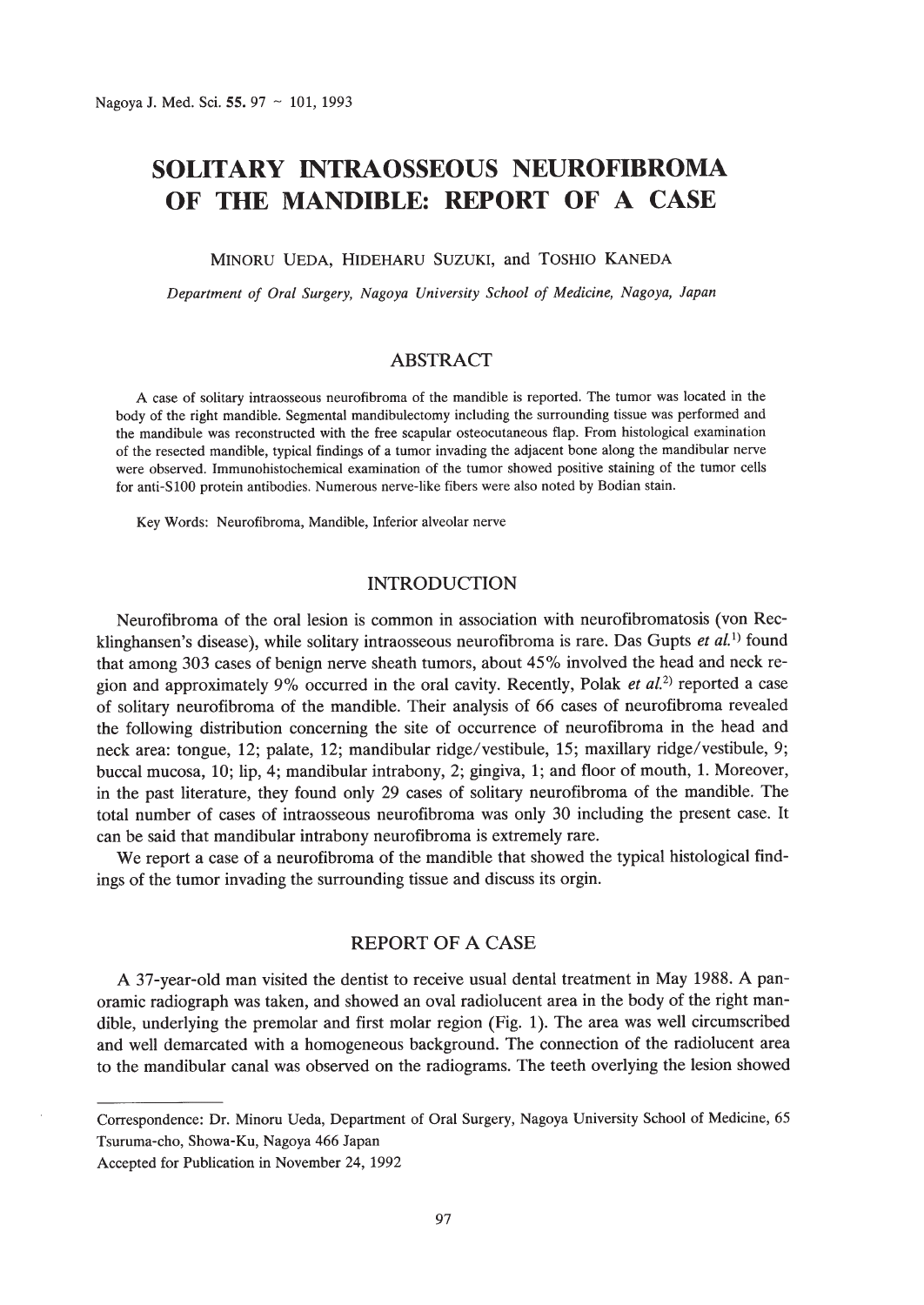

vital pulp, and there was no evidence of root resorption.

Fig. 1. Panoramic radiogram of the patient, showing a radiolucent area.

The patient did not complain of pain from the lesion. There was a remarkable swelling in the mandibular body. A CT scan of the mandible showed a round radiolucent image in the right mandibular body, and thin cortical bone around the tumor (Fig. 2). There was no lymphadenopathy. There were no cafe-au-Iait spots or subcutaneous nodules on the patient's trunk, and there was no maxillary freckling.



Fig. 2. CT scan radiogram of the patient, showing an oval radiolucent lesion.

Incision biopsy of the oral lesion was performed and specimens were submitted for histopathologic examination. The microscopic appearance of the specimen showed ovoid or spindleshaped cells intermingled with a delicate fibrillar stroma. Numerous mast cells were scattered throughout the stroma (Fig. 3). Immunohistochemical studies showed positive staining of the tumor cells for anti-SlOO protein antibodies (Fig. 4). Also numerous nerve-like fibers were noted by Bodian stain (Fig. 5). Therefore, the final diagnosis was neurofibroma of the mandible.

Under general anesthesia, segmental resection of the right mandibular body was performed because the lesion was too big to preserve the mandibular continuity. The adjacent periostium of the right mandible was also removed because of the potentiality of tumor invasion into the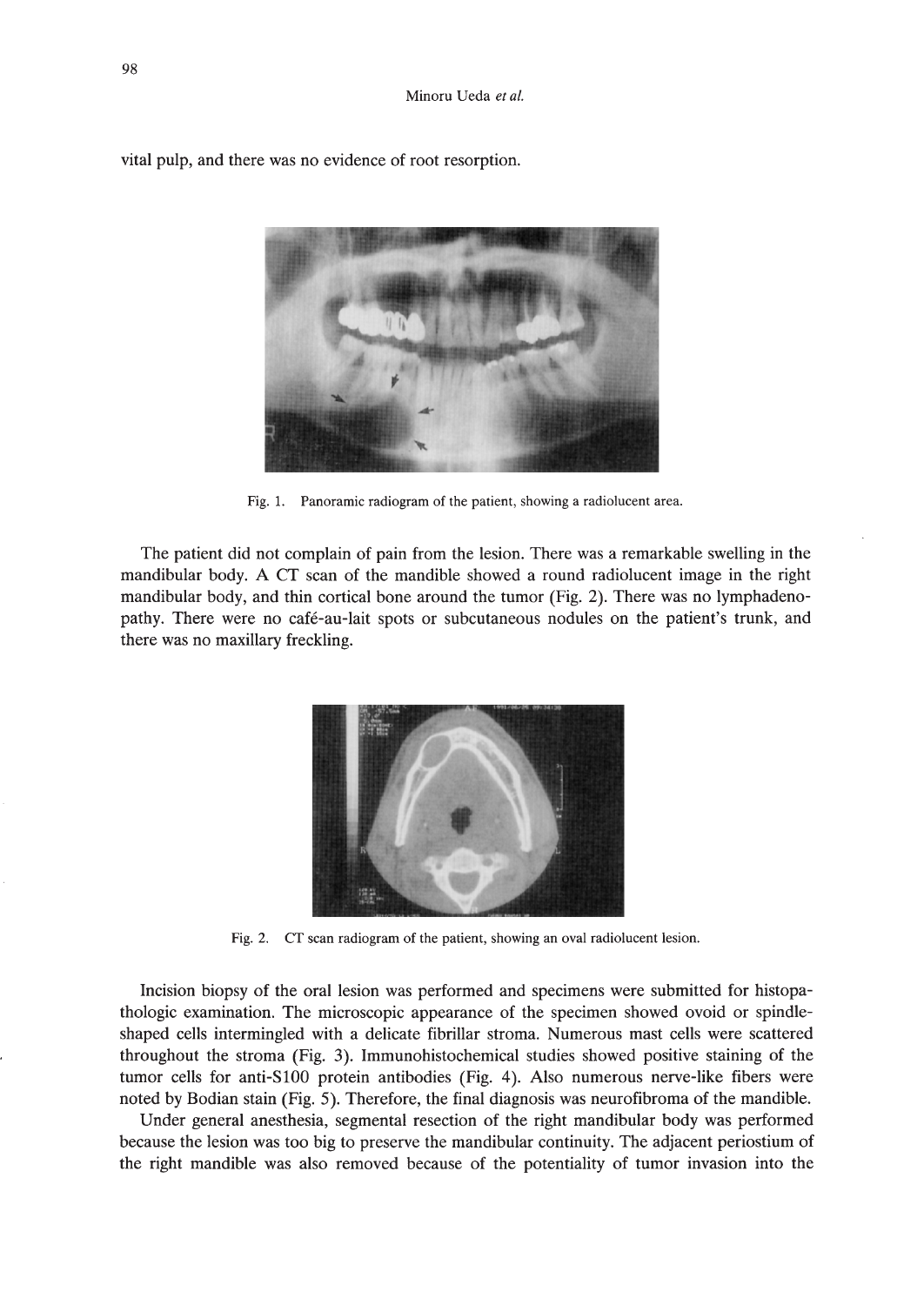#### INTRAOSSEOUS NEUROFIBROMA OF MANDIBLE

peripheral soft tissue. From the histopathological findings of the resected mandible, there was no tumor capsule, and deep invasion of the tumor cells into the surrounding bone along the mandibular nerve was observed. Also, the mandibular nerve was observed in the central part of the tumor (Fig. 6). A  $7 \times 5 \times 3$  cm defect that included the overlying mucosa remained after surgery. The free scapular osteocutaneous flap was transplated by microvascular anastomosis to the facial artery and vein. The blood circulation was excellent after the operation and the flap survived completely. Three years postsurgery there was no evidence of recurrence or functional problems.



Fig. 3. Photomicrograph of a section from the tumor showing bundles of spindle-shaped cells within a delicate stroma, (Hematoxylin-eosin stain. Original magnification, X400)



Fig. 4 Immunohistochemical staining of the tumor cells, showing positive staining for anti-SlOO protein antibodies. (Allows showing S100 protein positive cells, X400)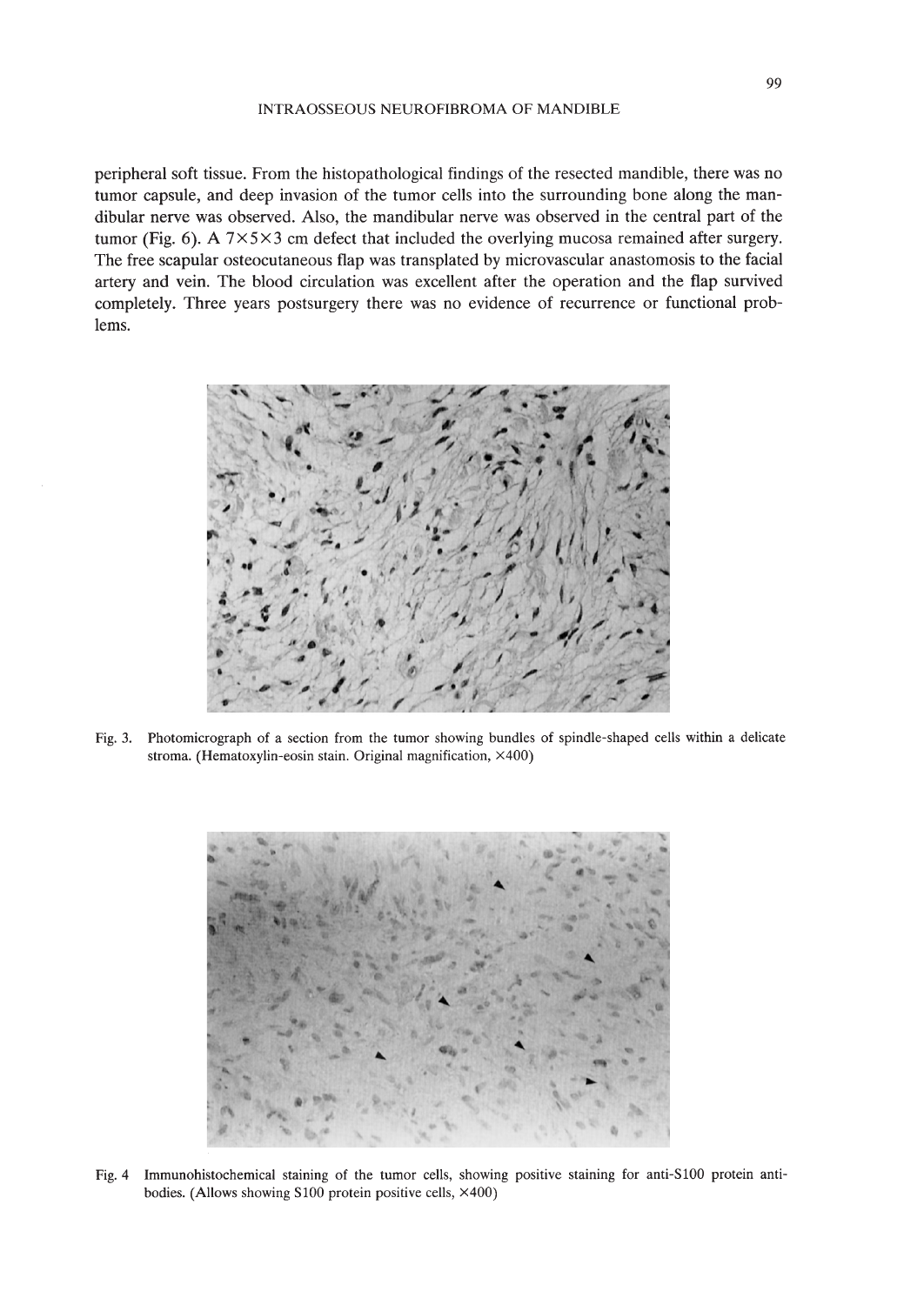

Fig. 5. Bodian staining of the specimen, showing positive staining of numerous nerve-like fibers. (Bodian stain, X200)



Fig. 6. Histological findings of the resected mandible. (Hematoxylin-eosin stain, original magnification, X80) The mandibular nerve was observed in the central part of the tumor. The tumor cells invaded the surrounding bone along the nerve.

(M. N.) Mandibular nerve (T) Tumor (B) Invaded bone